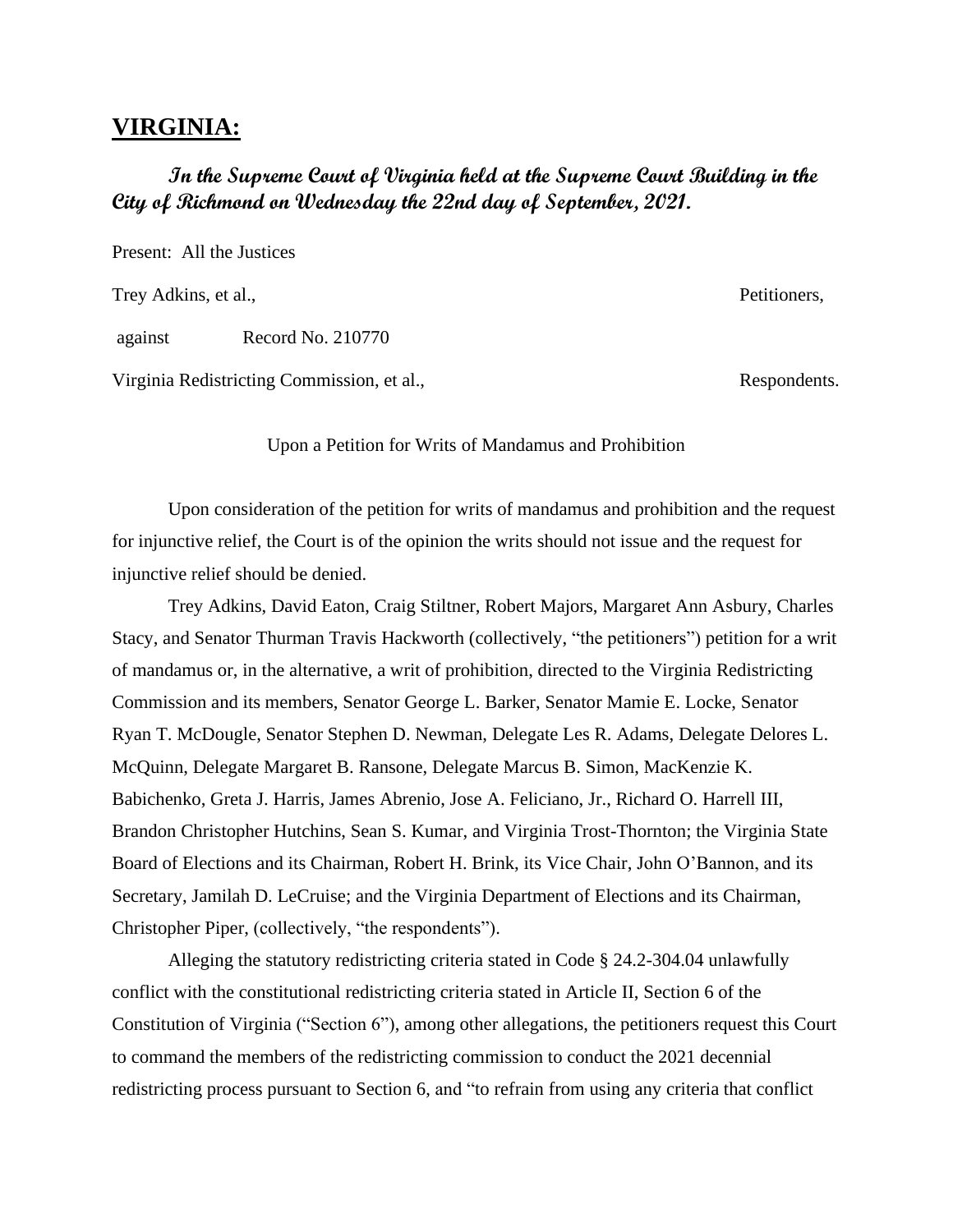with that provision." Similarly, the petitioners request this Court to command the State Board of Elections and its members to fulfill their statutory duty "to promote election uniformity, legality, and purity," Code § 24.2-103, by implementing new district maps that have been developed solely pursuant to the criteria found in Section 6. The petitioners also request that the Virginia Department of Elections and its Chairman be directed to assign voters to districts and publish district maps based on legislative districts that were developed with sole reference to the Section 6 criteria. In addition, the petitioners seek a permanent injunction prohibiting the respondents from implementing the redistricting criteria in Code § 24.2-304.04 "in all future redistricting processes."

#### I. BACKGROUND

In early April 2020, the General Assembly approved a ballot initiative by which the Commonwealth's citizens would consider whether to amend the Constitution of Virginia to create the redistricting commission, give that commission authority to propose new legislative districts every ten years, and vest the General Assembly with the power to approve or disapprove of the commission's proposals. Later that month, the General Assembly approved the enactment of Code § 24.2-304.04, which provides "Standards and criteria for congressional and state legislative districts" ("Statutory Criteria"). The Statutory Criteria became effective on July 1, 2020 and direct:

Every congressional and state legislative district shall be constituted so as to adhere to the following criteria:

- 1. Districts shall be so constituted as to give, as nearly as is practicable, representation in proportion to the population of the district. A deviation of no more than five percent shall be permitted for state legislative districts.
- 2. Districts shall be drawn in accordance with the requirements of the Constitution of the United States, including the Equal Protection Clause of the Fourteenth Amendment, and the Constitution of Virginia; federal and state laws, including the federal Voting Rights Act of 1965, as amended; and relevant judicial decisions relating to racial and ethnic fairness.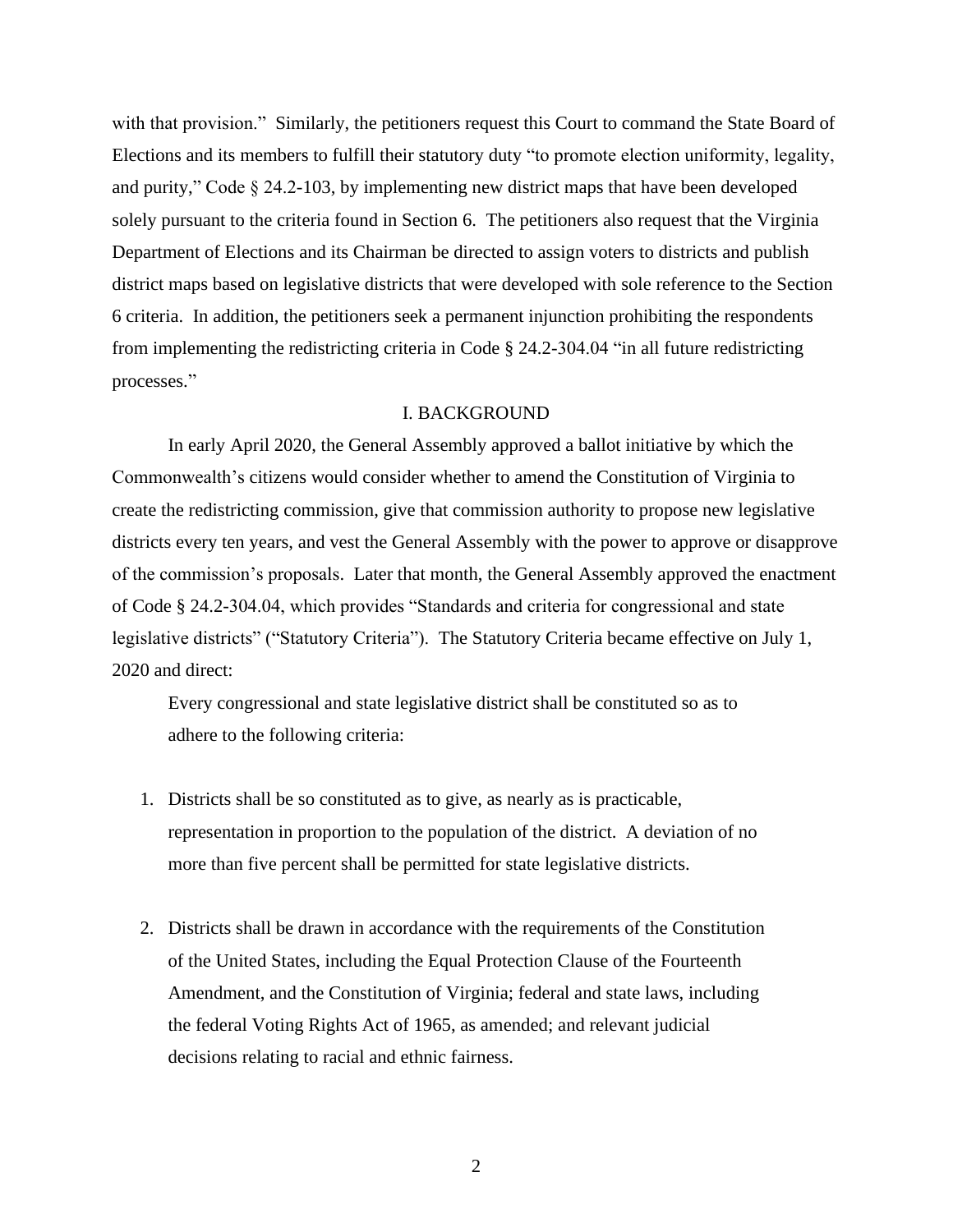- 3. No district shall be drawn that results in a denial or abridgement of the right of any citizen to vote on account of race or color or membership in a language minority group. No district shall be drawn that results in a denial or abridgement of the rights of any racial or language minority group to participate in the political process and to elect representatives of their choice. A violation of this subdivision is established if, on the basis of the totality of the circumstances, it is shown that districts were drawn in such a way that members of a racial or language minority group are dispersed into districts in which they constitute an ineffective minority of voters or are concentrated into districts where they constitute an excessive majority. The extent to which members of a racial or language minority group have been elected to office in the state or the political subdivision is one circumstance that may be considered. Nothing in this subdivision shall establish a right to have members of a racial or language minority group elected in numbers equal to their proportion in the population.
- 4. Districts shall be drawn to give racial and language minorities an equal opportunity to participate in the political process and shall not dilute or diminish their ability to elect candidates of choice either alone or in coalition with others.
- 5. Districts shall be drawn to preserve communities of interest. For purposes of this subdivision, a "community of interest" means a neighborhood or any geographically defined group of people living in an area who share similar social, cultural, and economic interests. A "community of interest" does not include a community based upon political affiliation or relationship with a political party, elected official, or candidate for office.
- 6. Districts shall be composed of contiguous territory, with no district contiguous only by connections by water running downstream or upriver, and political boundaries may be considered.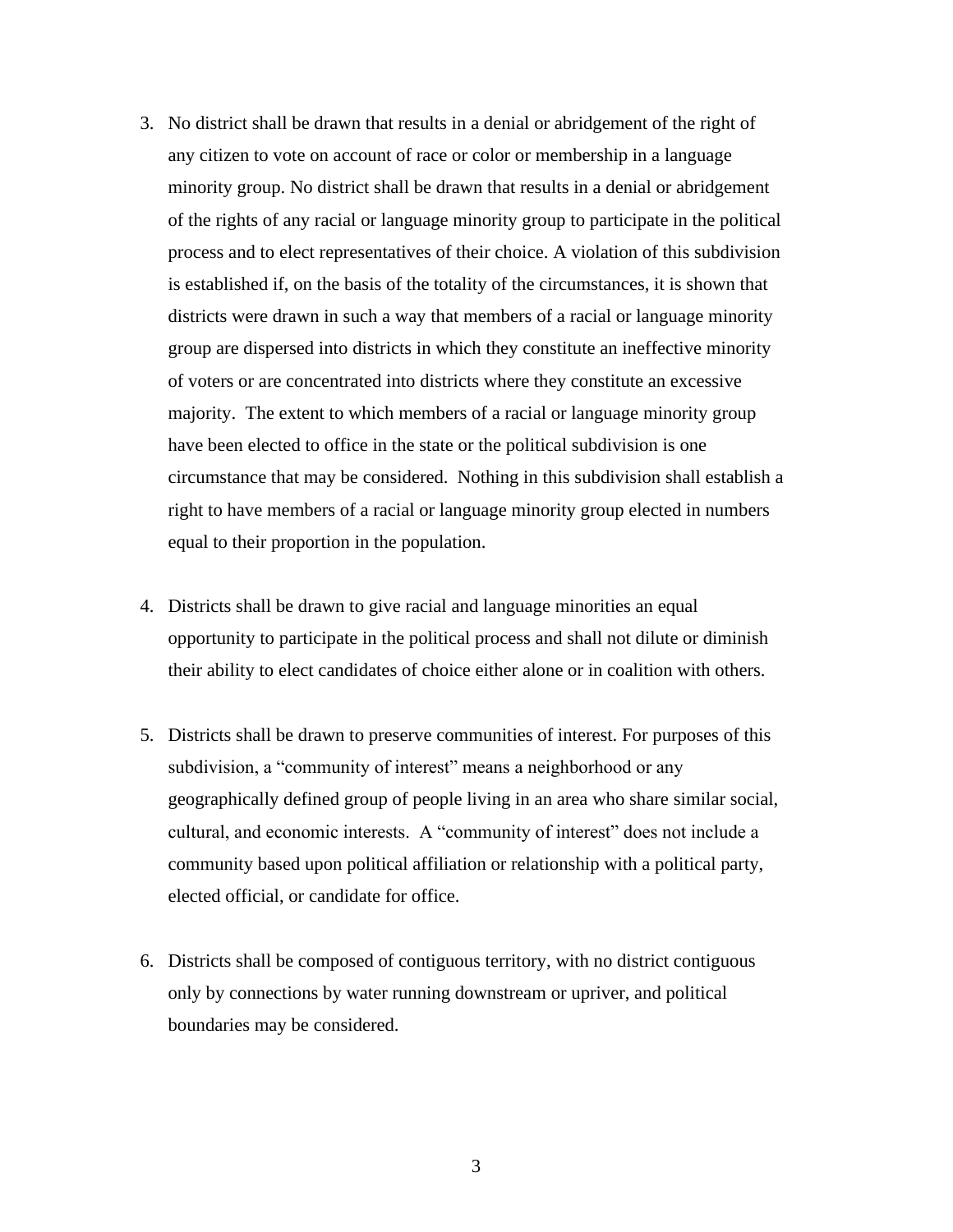- 7. Districts shall be composed of compact territory and shall be drawn employing one or more standard numerical measures of individual and average district compactness, both statewide and district by district.
- 8. A map of districts shall not, when considered on a statewide basis, unduly favor or disfavor any political party.
- 9. The whole number of persons reported in the most recent federal decennial census by the United States Bureau of the Census shall be the basis for determining district populations, except that no person shall be deemed to have gained or lost a residence by reason of conviction and incarceration in a federal, state, or local correctional facility. Persons incarcerated in a federal, state, or local correctional facility shall be counted in the locality of their address at the time of incarceration, and the Division of Legislative Services shall adjust the census data pursuant to § 24.2-314 for this purpose.

In November 2020, Virginians approved the proposed constitutional amendments to create the redistricting commission. The relevant revisions to Section 6 were as follows, with the stricken through text being removed and the underlined text being added:

Members of the House of Representatives of the United States and members of the Senate and of the House of Delegates of the General Assembly shall be elected from electoral districts established by the General Assembly pursuant to Section 6-A of this Constitution. Every electoral district shall be composed of contiguous and compact territory and shall be so constituted as to give, as nearly as is practicable, representation in proportion to the population of the district. Every electoral district shall be drawn in accordance with the requirements of federal and state laws that address racial and ethnic fairness, including the Equal Protection Clause of the Fourteenth Amendment to the Constitution of the United States and provisions of the Voting Rights Act of 1965, as amended, and judicial decisions interpreting such laws. Districts shall provide, where practicable, opportunities for racial and ethnic communities to elect candidates of their choice. The General Assembly shall reapportion the Commonwealth shall be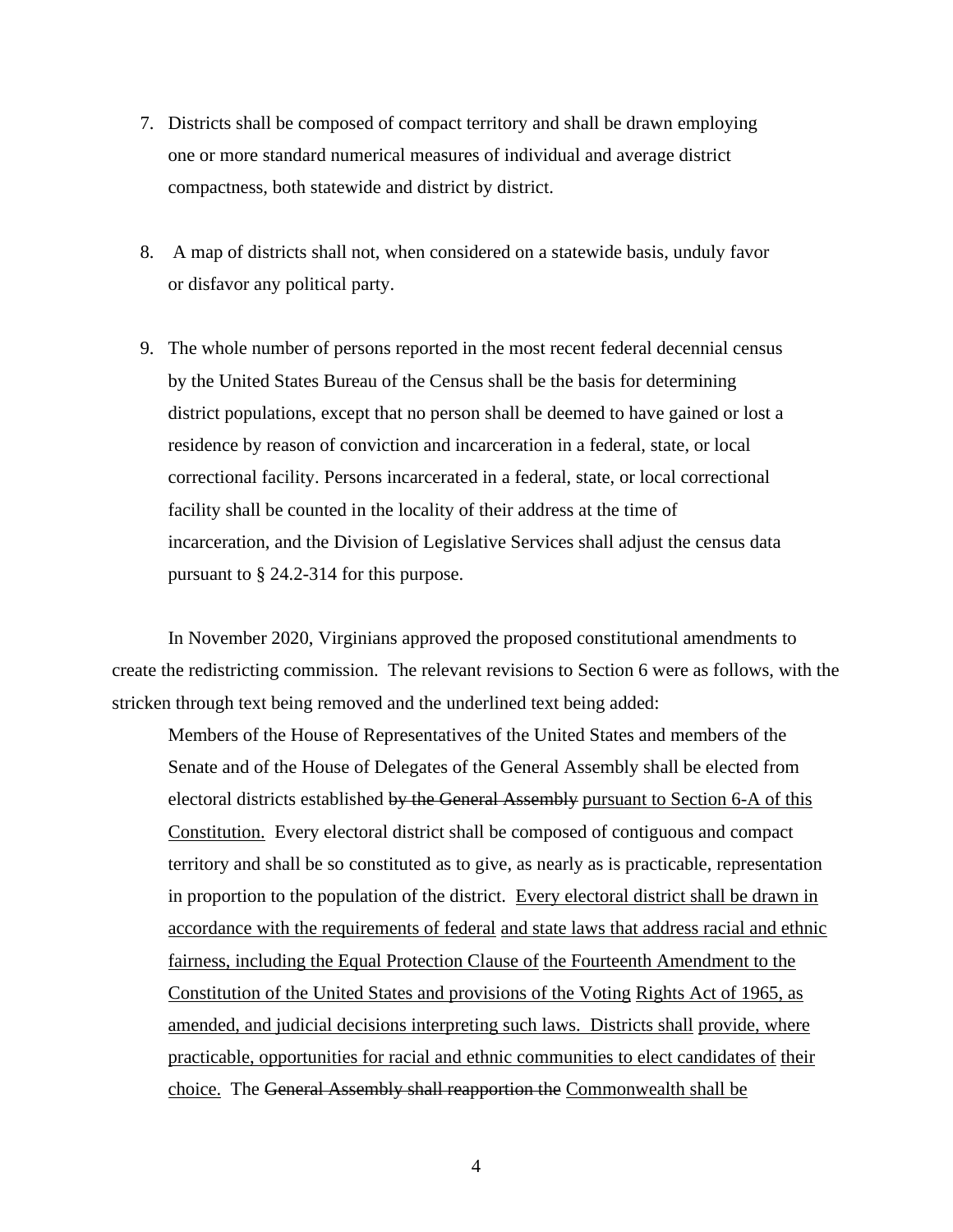reapportioned into electoral districts in accordance with this section and Section 6-A in the year 2011 2021 and every ten years thereafter.

Voters also approved the addition of Article II, § 6-A to the Constitution ("Section 6-A"). In relevant part, Section 6-A provides that,

[i]n the year 2020 and every ten years thereafter, the Virginia Redistricting Commission . . . shall be convened for the purpose of establishing districts for the United States House of Representatives and for the Senate and the House of Delegates of the General Assembly pursuant to Article II, Section 6 of this Constitution.

Section 6-A also delineates how the members of the redistricting commission will be selected and sets deadlines for the redistricting process once the commission receives the federal "census data" necessary to inform its work.

The petitioners contend the Statutory Criteria are unconstitutional and, therefore, the redistricting commission should not consider them when revising Virginia's legislative districts. The petitioners allege they each intend to vote or run for office in a district that the redistricting commission will redraw and argue they will be injured should the commission rely on the invalid Statutory Criteria because, among other reasons, their respective districts will be illegally constituted.

#### II. PETITION FOR A WRIT OF MANDAMUS

We conclude the petitioners have failed to demonstrate mandamus lies to direct the work of the redistricting commission or the various election officials the petitioners name as respondents. "A writ of mandamus is an extraordinary remedy that may be used to compel a public official to perform a purely ministerial duty that is mandatory in nature and is imposed on the official by law." *Goldman v. Landsidle*, 262 Va. 364, 370 (2001) (citations omitted); *see also Kellar v. Stone*, 96 Va. 667, 669 (1899) ("At common law the writ of mandamus will be issued, directed to any person or corporation or inferior court, 'requiring them to do some particular thing, therein specified, which appertains to their office or duty.'" (quoting 3 William Blackstone, Commentaries \*110)). "Before a writ of mandamus may issue there must be a clear right in the petitioner to the relief sought, there must be a legal duty on the part of the respondent to perform the act which the petitioner seeks to compel, and there must be no adequate remedy at

5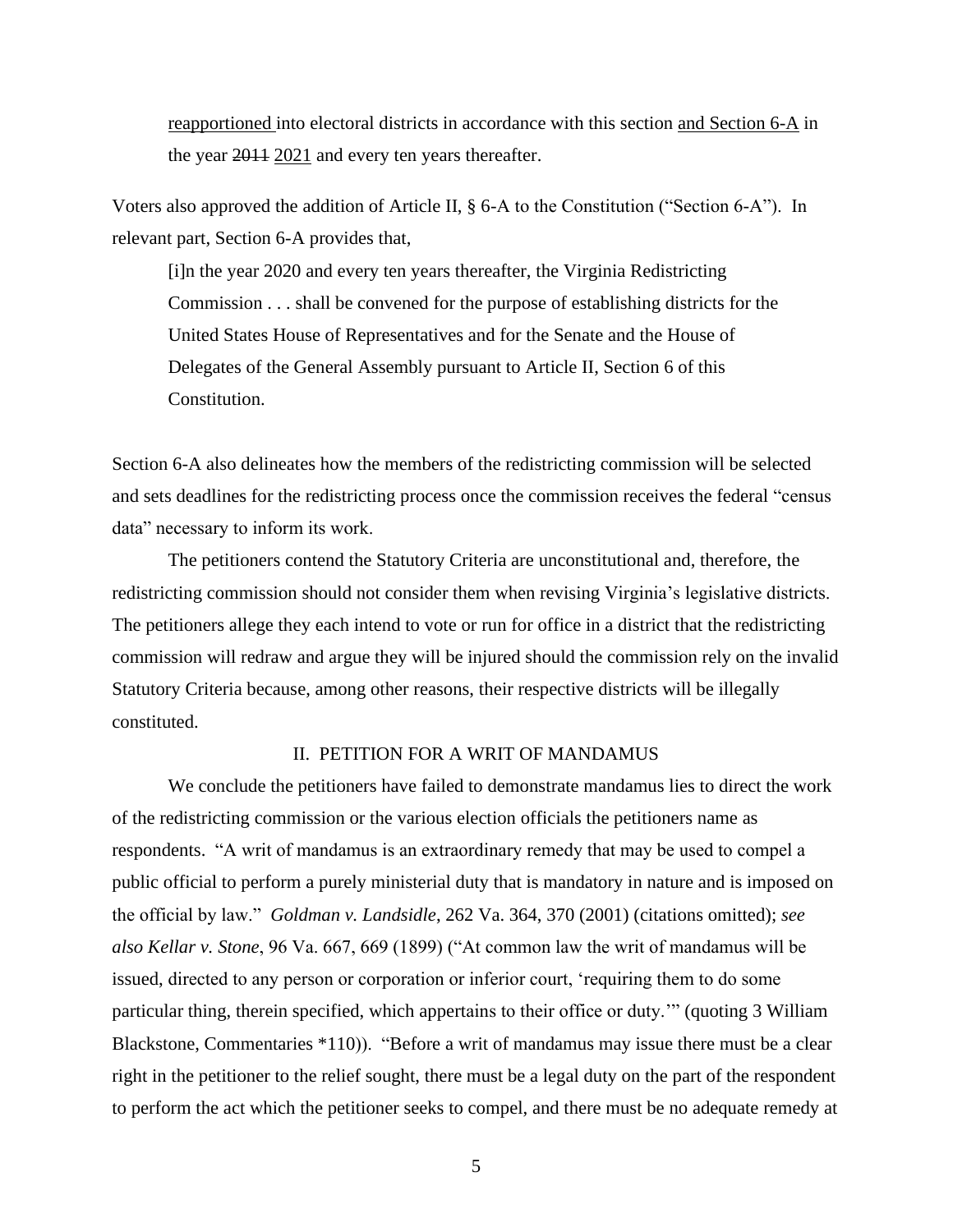law." *Brd. of Cnty. Supr's v. Hylton Enterprises, Inc.*, 216 Va. 582, 584, (1976) (citing *Richmond-Greyhound Lines v. Davis*, 200 Va. 147, 152 (1958)). Mandamus "is not a preventive remedy; its purpose and object is to command performance, not desistance." *Brd. of Supr's v. Combs*, 160 Va. 487, 498 (1933); *see also Brd. of Supr's v. Heatwole*, 214 Va. 210, 212-15 (1973) ("Mandamus should be reserved to discharge its principal purpose, i.e., to enforce a clearly established right and to enforce a corresponding imperative duty created or imposed by law" (quoting *Stroobants v. Highway Comm.*, 209 Va. 275, 278 (1968)). Thus, mandamus "is exercised for the purpose of stimulating rather than of restraining [] action." James L. High, *A Treatise on Extraordinary Legal Remedies*, § 32, p. 32 (1874). While the function of an injunction is "to restrain motion and enforce inaction," the function of mandamus is "to set in motion and compel action." *Id*. at § 6, pg. 10*.* An injunction preserves the status quo, while "the very object of [mandamus] is to change the status of affairs and to substitute action for inactivity." *Id.*

A writ will not issue in "doubtful cases," and the petitioner must show a clear and specific legal right to be enforced. *Gannon v. State Corp. Comm'n*, 243 Va. 480, 482 (1992) (quoting *Richmond-Greyhound Lines*, 200 Va. at 151-52 (1958)); *see also Gilliam v. Harris*, 203 Va. 316, 318 (1962) (affirming the writ "should be issued only where there is a clear and specific legal right to be enforced, or a duty which ought to be and can be performed"). Accordingly, "mandamus is never granted in anticipation of a supposed omission of duty, however strong the presumption may be that the persons whom it is sought to coerce by the writ will refuse to perform their duty when the proper time arrives." High, § 12, p. 14. "In other words, the relator must show that the respondent is actually in default in the performance of a legal duty then due at his hands." *Id.*; *see also Gleaves v. Terry*, 93 Va. 491, 496 (1896) ("until it is shown that the right" sought to be enforced has been denied, mandamus "should not issue"); 2 T.C. Spelling, *A Treatise on Injunctions and Extraordinary Remedies*, § 1385, pg. 1196 (1901) ("A relator is not entitled to the writ unless he can show a legal duty then due at the hands of the respondent; and until that time arrives when the duty should be performed, no threats or predetermination not to perform it can take the place of such default").

Here, the petitioners do not seek to compel the respondents to perform an action they have failed or refused to undertake. Instead, the petitioners attempt to use mandamus as a substitute for injunction, asking the Court to prevent the respondents from taking certain actions.

6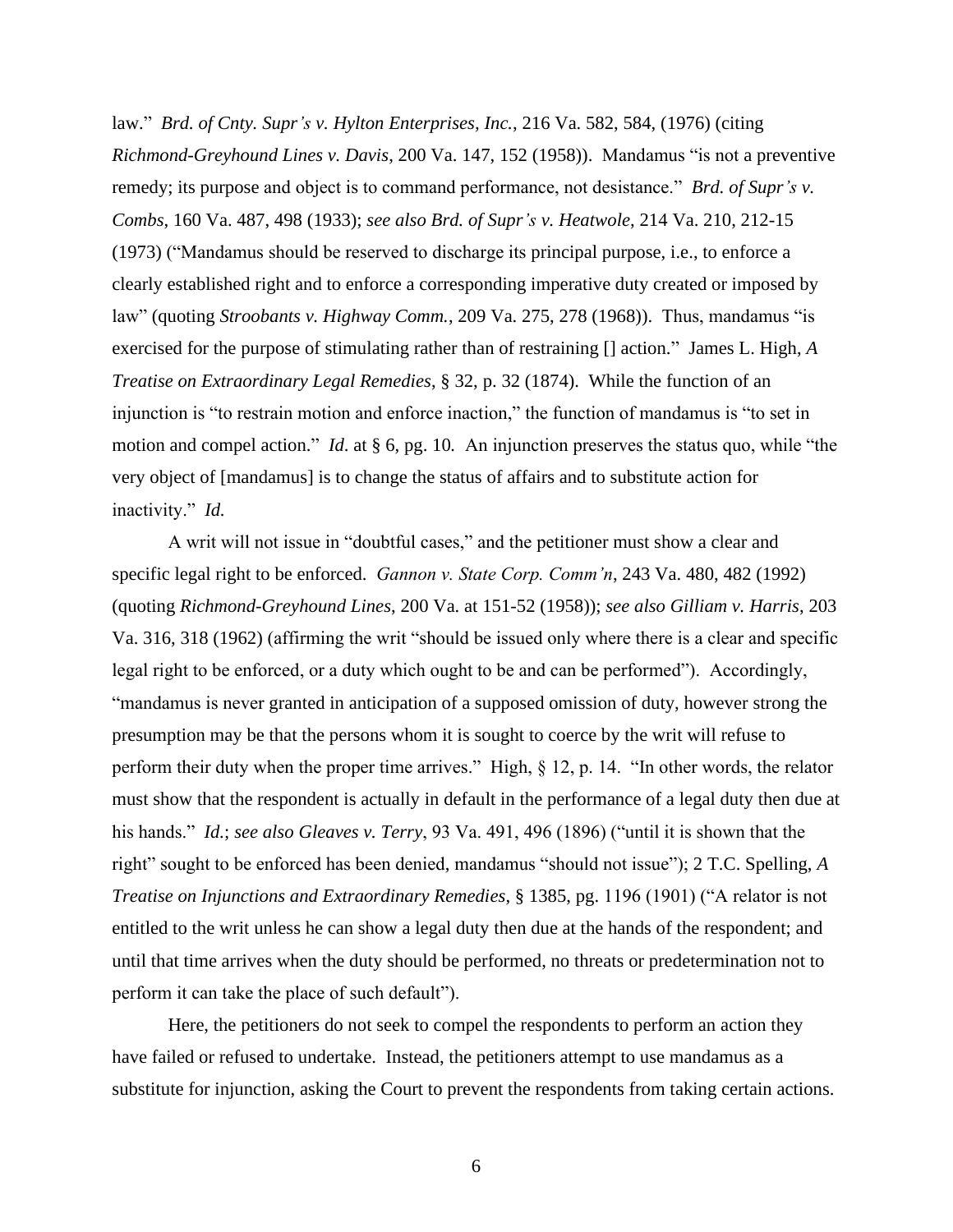Specifically, the petitioners ask this Court to preclude the respondents from considering the Statutory Criteria<sup>1</sup> and implementing district maps developed from those criteria and to "grant injunctive relief prohibiting Respondents from implementing the Statutory Criteria in all future redistricting processes." For this mandamus does not lie.

Further, the petitioners have failed to show the elections officials they name as respondents are in default of any duty imposed on them by law. Instead, they presume the elections officials will fail in their duties by implementing, publishing, and assigning voters to new district maps that do not comply with the constitutional requirements. However, no new maps have been created, thus there is nothing for the elections officials to implement and they cannot be in default of any duty owed by them. $<sup>2</sup>$  For these reasons, mandamus is denied.</sup>

## III. PETITION FOR A WRIT OF PROHIBITION

The writ of prohibition is traditionally issued by a superior court to an inferior court "to restrain the latter from excess of jurisdiction." *Howell*, 292 Va. at 353 n.19 (internal quotation marks and citation omitted). Although a writ of prohibition "may issue to restrain a quasijudicial body from attempting to exceed its judicial powers, or attempting to usurp unauthorized judicial powers," *Bee Hive Min. Co. v. Indus. Comm'n of Va.*, 144 Va. 240, 242–43 (1926), this matter does not involve the use of judicial powers. Accordingly, prohibition does not lie.

 $<sup>1</sup>$  Although the petitioners attempt to cast this as a positive duty, asking the Court to direct</sup> the redistricting commission members to "use only criteria contained within the state constitution," they are nonetheless asking the Court to restrain, rather than compel action.

 $2$  This Court has not hesitated to use mandamus to invalidate an unconstitutional law or order and to compel officials to act as though the statute or order were a nullity. *See Howell v. McAuliffe*, 292 Va. 320 (2016); *Brown v. Saunders*, 159 Va. 28 (1932). However, in each of those cases, the respondents had a particular duty that could be compelled by mandamus which they had failed to perform. In *Howell*, for example, the Department of Elections and its Commissioner had clear and unequivocal obligations to "[r]equire the general registrars to enter the names of all registered voters into the [voter registration] system and to change or correct registration records as necessary," to "[r]equire the general registrars to delete from the record of registered voters the name of any voter who . . . has been convicted of a felony," and to "[r]etain information received regarding . . . felony convictions" which they had failed to perform. *Id.* at 352 (quoting Code §§ 24.2-404(A)(2), (A)(4), and (A)(6)). In *Brown*, the respondents had refused to accept notices for candidacy at large from petitioners, relying on a redistricting statute that this Court determined was invalid. *Id.* at 47-48. No similar failure has occurred here.